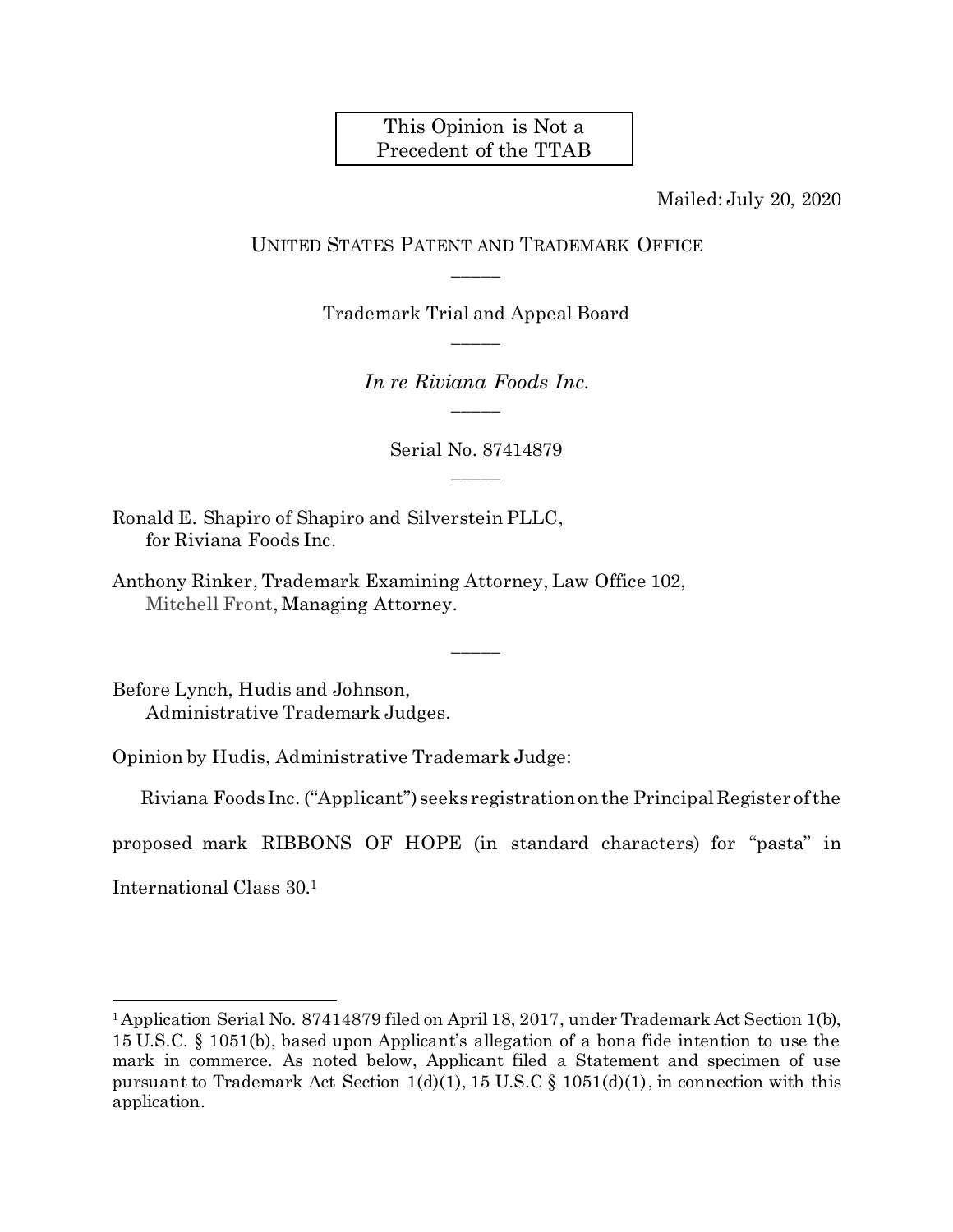The RIBBONS OF HOPE Application was filed on April 18, 2017, and was published for potential opposition on July 18, 2017 without issuance of any Office Actions. No opposition having been filed, a Notice of Allowance for the Application was issued on September 12, 2017. Applicant filed its Statement and specimens of use in support of the Application on October 2, 2017.

After reviewing Applicant's specimens, the Trademark Examining Attorney refused registration under Trademark Act Sections 1, 2, 3, and 45, 15 U.S.C. §§ 1051- 1053, 1127; *see also* TRADEMARK MANUAL OF EXAMINING PROCEDURE (TMEP) § 1202.17(c)(ii)(A) (Oct. 2018) ("Generally, the failure-to-function refusal is a specimen-based refusal."). The Examining Attorney issued the refusal on the ground that Applicant's mark, as applied to the goods identified in the application, is a slogan or term that does not function as a trademark to indicate the source of Applicant's goods and to identify and distinguish them from others. More specifically, it was the Examining Attorney's view that the proposed RIBBONS OF HOPE mark is "an informational social, political, religious, or similar kind of message that merely conveys support of, admiration for, or affiliation with the ideals conveyed by the message." 2

When the refusal was made final, Applicant appealed and requested reconsideration.<sup>3</sup> After the Examining Attorney denied the request for

l

<sup>2</sup> Office Action of October 27, 2017 at TSDR 2.

<sup>3</sup> Final Office Action of August 20, 2018; Request for Reconsideration of February 20, 2019, 4 TTABVUE; Notice of Appeal of February 20, 2019 at 1 TTABVUE.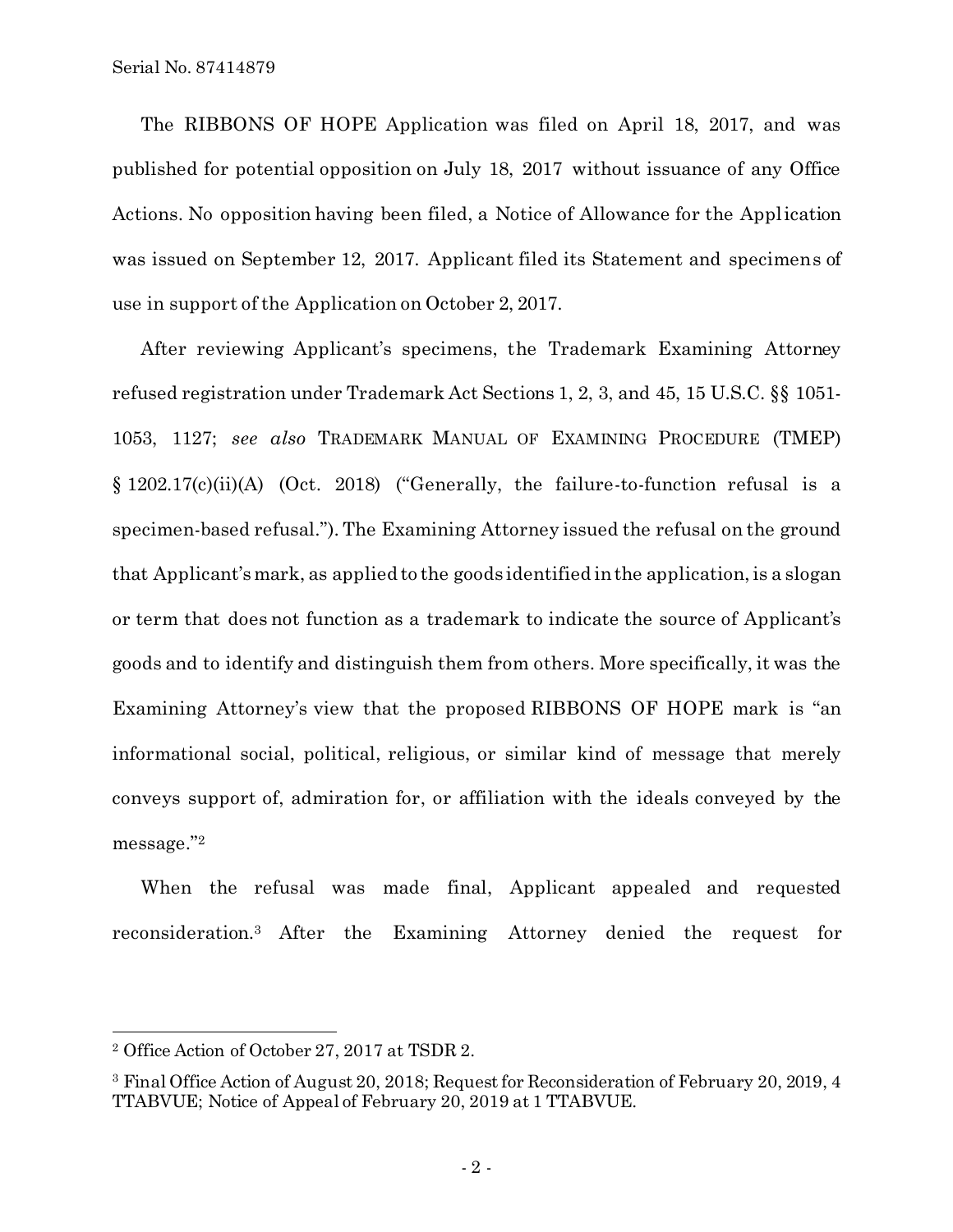Serial No. 87414879

l

reconsideration, the appeal was resumed.<sup>4</sup> Applicant and the Examining Attorney filed briefs. We affirm the refusal to register.

#### **I. Applicable Law: Failure to Function as a Mark**

Trademark Act Section 45, 15 U.S.C. § 1127, defines a "trademark" in relevant part as "any word, name, symbol, or device, or any combination thereof – (1) used by a person ... to identify and distinguish his or her goods ... from those manufactured or sold by others and to indicate the source of the goods, even if that source is unknown." Not every designation that is placed or used on a product necessarily functions as a trademark and not every designation adopted with the intention that it perform a trademark function necessarily does so. *See In re Bose Corp.*, 546 F.2d 893, 192 USPQ 213, 215 (CCPA 1976) ("The Trademark Act is not an act to register mere words, but rather to register trademarks. Before there can be registration, there must be a trademark, and unless words have been so used they cannot qualify.").

Following this precept, the Board has affirmed refusals to register slogans and composite marks that convey information but do not function as marks. *See, e.g., In re Wal-Mart Stores, Inc.,* 129 USPQ2d 1148, 1159 (TTAB 2019) (affirming refusal to register INVESTING IN AMERICAN JOBS as failing to function as a mark because it merely serves as an informational message to encourage ventures such as manufacturing of goods in the U.S. and employment in the U.S.); *In re Volvo Cars of N. Am. Inc.*, 46 USPQ2d 1455, 1459-60 (TTAB 1998) (affirming refusal to register

<sup>4</sup> Denial of Reconsideration of March 21, 2019, 5 TTABVUE; Resumption of Appeal of March 25, 2019 at 6 TTABVUE.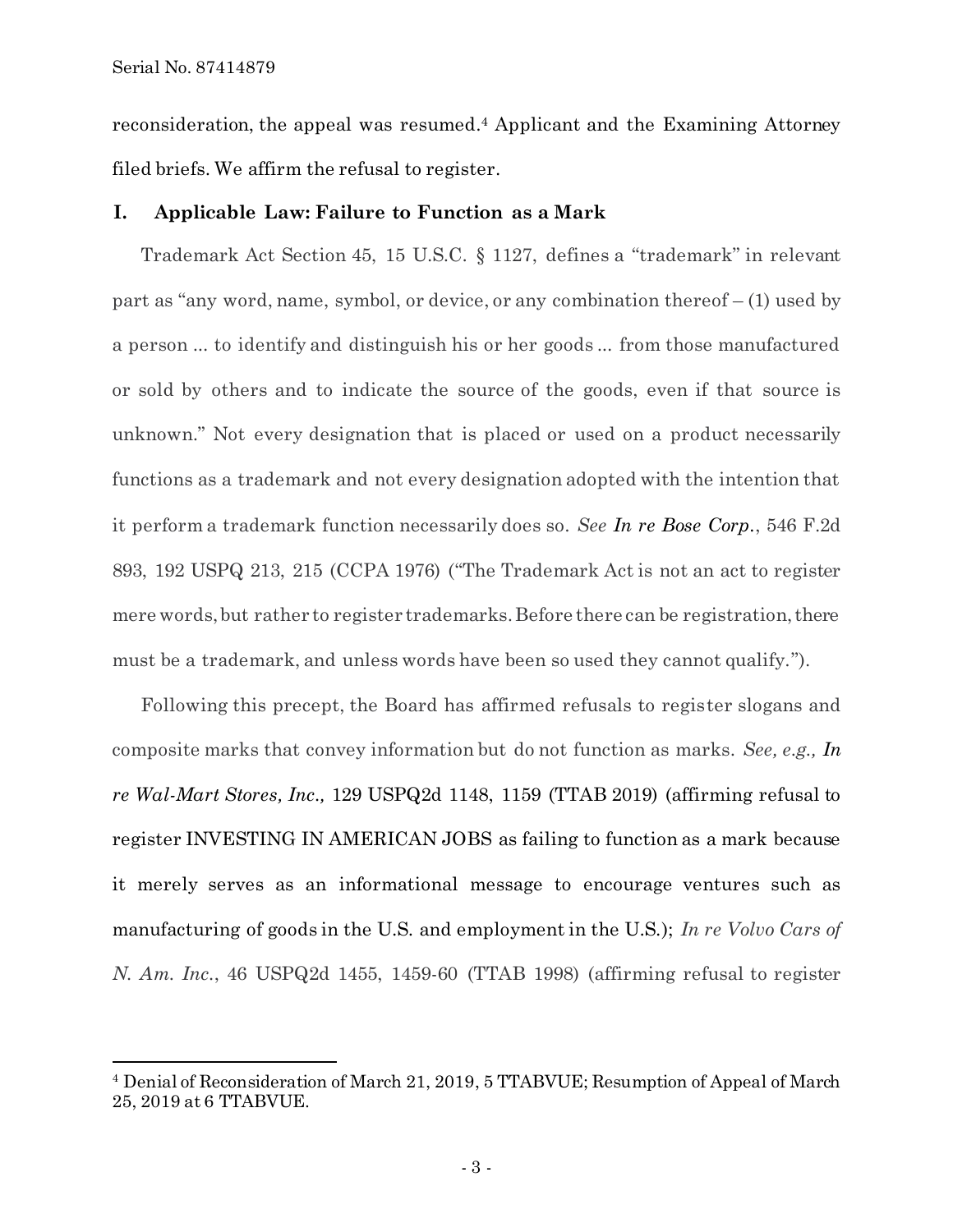Serial No. 87414879

DRIVE SAFELY because phrase would not be regarded as indicator of source but as a familiar safety admonition).

Likewise, slogans and other terms that express support, admiration, or affiliation are generally not registrable. *See, e.g., D.C. One Wholesaler, Inc. v. Chien*, 120 USPQ2d 1710, 1716 (TTAB 2016) (finding  $I \triangleright D C$  does not create the commercial impression of a source indicator because it would be perceived as informational); *In re Hulting*, 107 USPQ2d 1175, 1179 (TTAB 2013) (finding "No More RINOs" is a political slogan of the conservative wing of the Republican Party and not registrable as a trademark for bumper stickers, t-shirts, and political pins); *In re Eagle Crest Inc.*, 96 USPQ2d 1227, 1230 (TTAB 2010) ("ONCE A MARINE, ALWAYS A MARINE is an old and familiar Marine expression, and as such it is the type of expression that should remain free for all to use."); *In re Manco Inc.*, 24 USPQ2d 1938, 1941 (TTAB 1992) (refusals to register THINK GREEN and THINK GREEN & Design affirmed because they would be regarded as "slogan of environmental awareness and/or ecological consciousness, rather than be regarded as indicators of source for weather stripping and paper products.").

"The more commonly a phrase is used, the less likely that the public will use it to identify only one source and the less likely that it will be recognized by purchasers as a trademark." *Eagle Crest*, 96 USPQ2d at 1229 (citation omitted). In determining whether a designation functions as a mark, the critical inquiry is how the relevant public would perceive the designation. *Id.* at 1229. To make this determination, we look to specimens and other evidence of record showing how the designation actually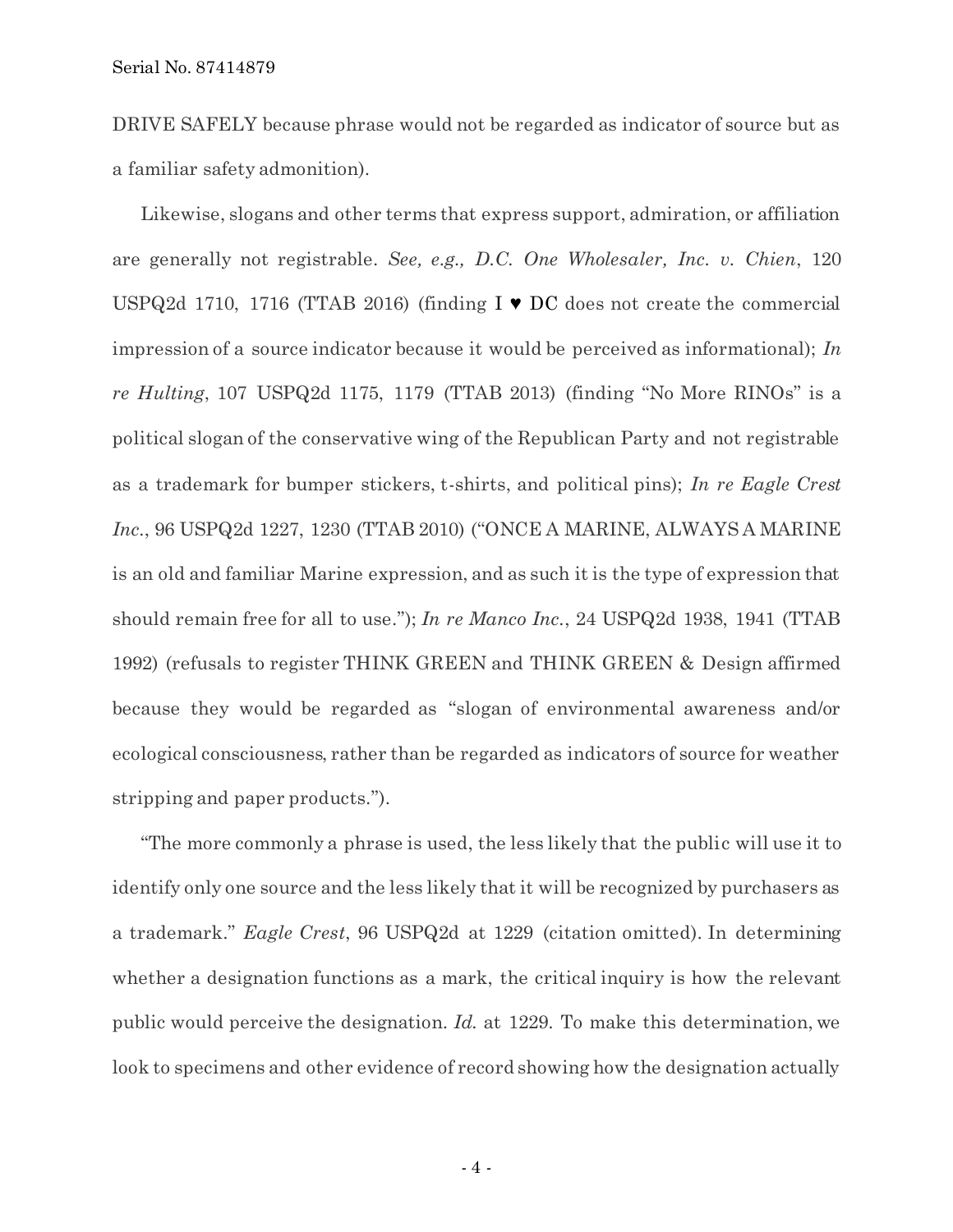is used in the marketplace. *D.C. One Wholesaler*, 120 USPQ2d at 1713 (citing *Eagle Crest*, 96 USPQ2d at 1229-30). *See Bose*, 192 USPQ at 216 ("[T]he manner in which an applicant has employed the asserted mark, as evidenced by the specimens of record, must be carefully considered in determining whether the asserted mark has been used **as a trademark** with respect to the goods named in the application.") (emphasis in original). Thus, the determinative factor as far as registrability is concerned is the manner in which the mark actually is used. *Michael S. Sachs Inc. v. Cordon Art B.V.*, 56 USPQ2d 1132, 1135 (TTAB 2000).

## **II. Specimens and Evidence made of Record**

Below are two representative examples of several specimens Applicant filed with its Statement of Use: 5





<sup>5</sup> Specimens filed with Statement of Use of October 2, 2017 at 6 TSDR 5 and 7. Copies of a majority of Applicant's evidence filed during prosecution were submitted again with Applicant's Brief. This was unnecessary, and we discourage this practice. *In re Allegiance Staffing*, 115 USPQ2d 1319, 1323 (TTAB 2015) (practice of attaching to appeal brief copies of the same exhibits submitted with office action responses is discouraged).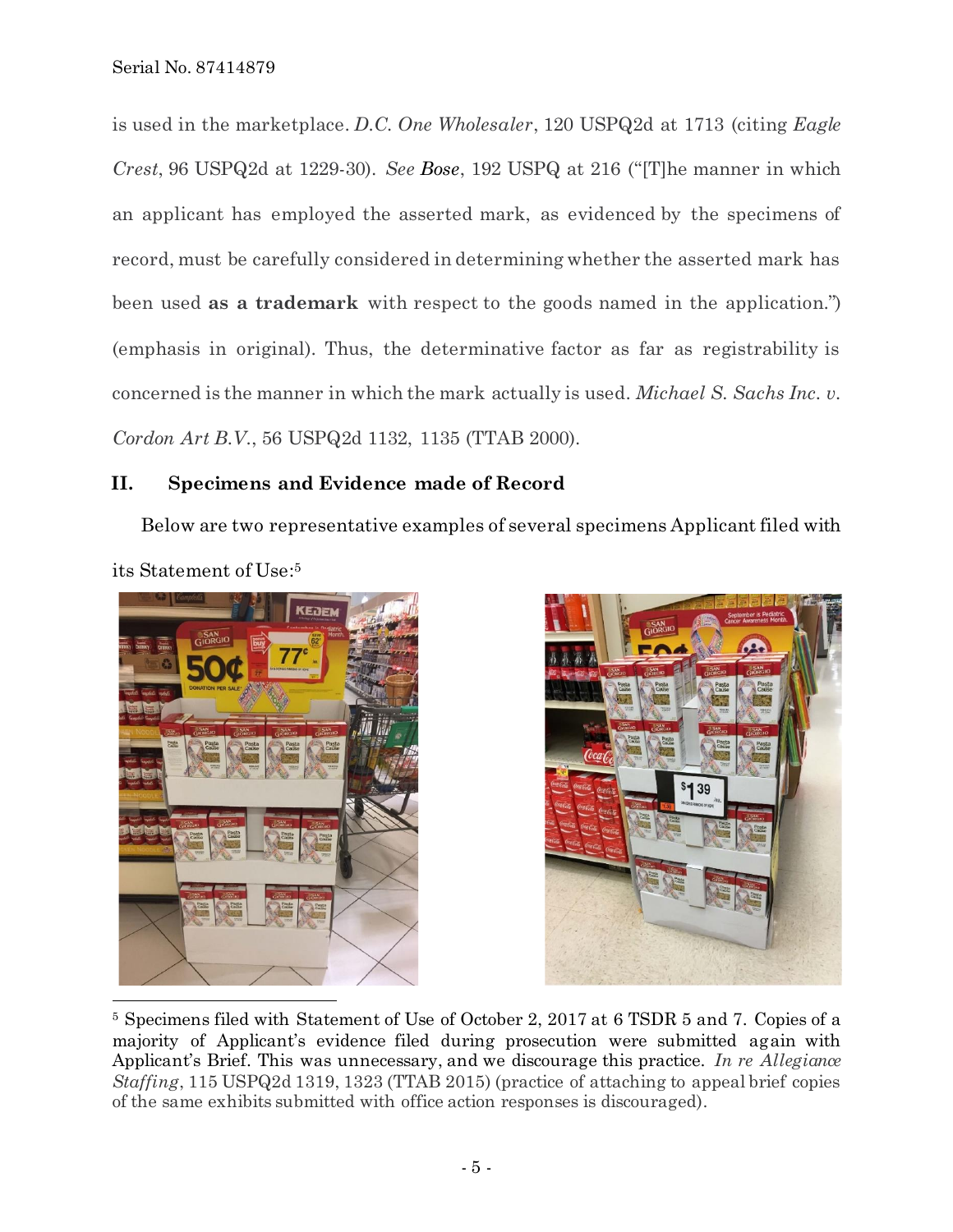Looking at the specimen to the left, on the top left of the point-of purchase display below the SAN GIORGIO & Design mark, it states "50¢ Donation Per Sale." On the top right of the display below the 77¢/ea. unit price and the designation "San Giorgio Ribbons of Hope", although the quality of the image makes reading difficult, it states "for every sale of San Giorgio Ribbons for Hope pasta during September 2017,  $50\ell$ will be donated to the Children's Cancer Foundation to support pediatric cancer research." On each box presented on the display, the most prominent wording in font size is SAN GIORGIO; the next most prominent is the phrase PASTA FOR A CAUSE; and the least prominent is the proposed mark RIBBONS OF HOPE. In the specimen to the right, on the top right of the point-of purchase display, it says "September is Cancer Awareness Month."

Additionally, Applicant submitted USPTO TEAS database copies of two U.S. registrations, one containing the designation RIBBON FOR HOPE, and the other showing the designation RIBBONS OF HOPE:<sup>6</sup>

| <b>CNC</b> |                                   | <b>HEAR</b>            |  |
|------------|-----------------------------------|------------------------|--|
|            |                                   |                        |  |
|            | RIBBON FOR HOT                    |                        |  |
|            |                                   | <b>RIBBONS OF HOPE</b> |  |
|            |                                   |                        |  |
|            | <b>COLLEE</b><br>Grounds to Help" |                        |  |

**Mark Reg. No. Goods** Reg. No.: 5136285 Issued: Feb. 7, 2017 Status: Active

Wearable garments and clothing, namely, shirts

Reg. No.: 4338049 Issued: May 21, 2013 Status: Cancelled

Coffee

l <sup>6</sup> Office Action Response of July 9, 2018 at TSDR 8-9.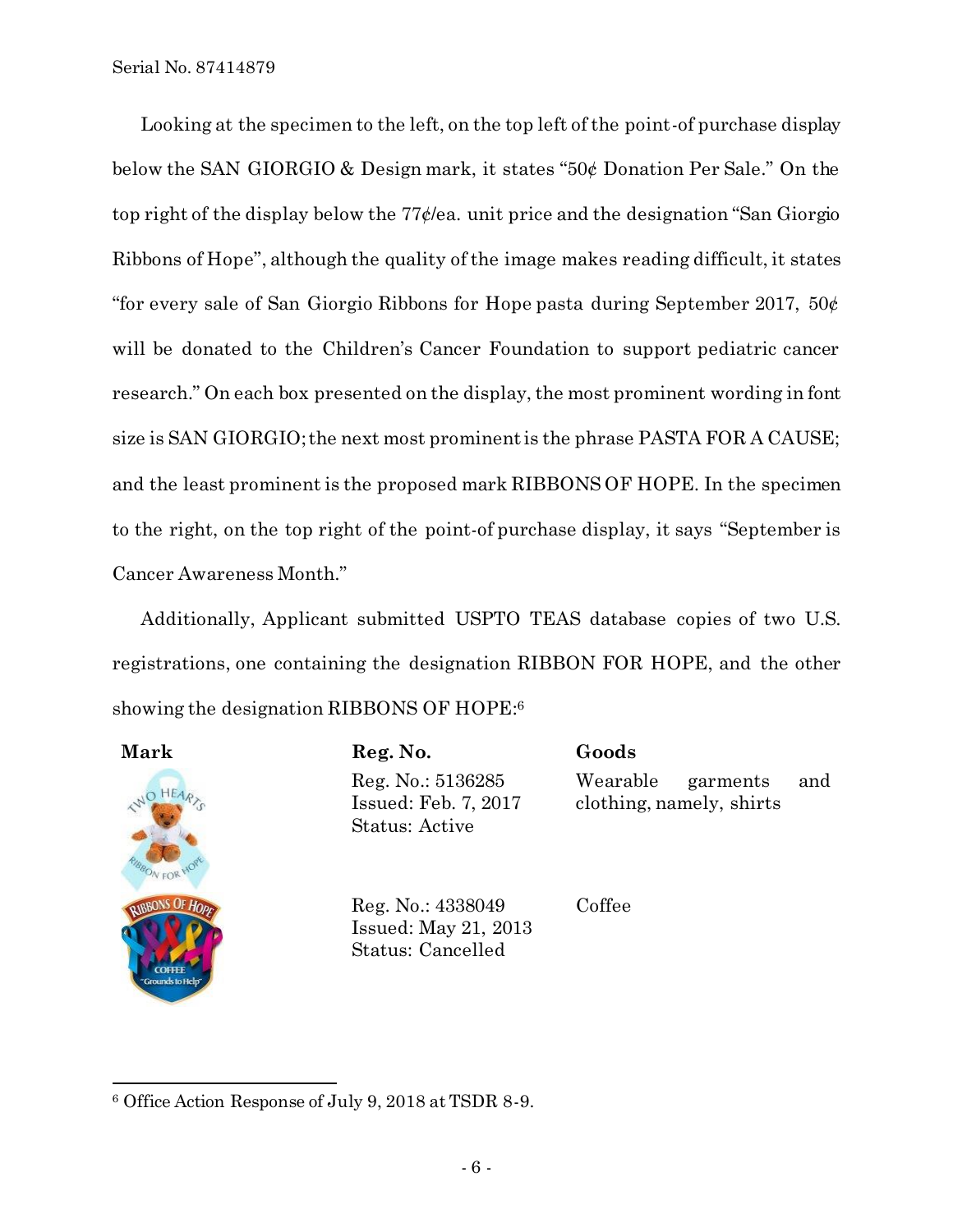l

The Examining Attorney submitted the following examples of third parties using

the designation RIBBON(S) OF HOPE in their names, as part of cancer awareness,

women's awareness, or fund raising campaigns:<sup>7</sup>

| Designation |                                                                                 | Description                                                                                                                                                                                                                                                                                                                                                                                                                                                                          |  |
|-------------|---------------------------------------------------------------------------------|--------------------------------------------------------------------------------------------------------------------------------------------------------------------------------------------------------------------------------------------------------------------------------------------------------------------------------------------------------------------------------------------------------------------------------------------------------------------------------------|--|
|             | 1. RIBBON OF HOPE                                                               | "Ribbon of Hope was founded  by a small group of<br>passionate and energetic breast cancer survivors<br>(and one very loving spouse) who wanted to support<br>area individuals on their breast cancer journeys."                                                                                                                                                                                                                                                                     |  |
| 2.          | RIBBONS OF HOPE<br><b>FOUNDATION</b>                                            | "We are dedicated to making a difference in the lives<br>of those affected by cancer. The foundation is<br>organized to provide financial assistance and<br>support to families in Talladega and St. Clair County<br>who are burdened by the staggering cost of cancer<br>treatment, and to<br>increase<br>integration<br>and<br>coordination of quality services in cancer prevention,<br>detection, treatment, survivorship, palliative care,<br>and hospice services in Alabama." |  |
|             | 3. DANCE<br><b>FOR</b><br><b>THE</b><br><b>CURE - RIBBONS OF</b><br><b>HOPE</b> | "Dance for the Cure's annual fundraiser, Ribbons of<br>Hope, is a delightful evening of dinner, basket raffles<br>and a true celebration of the power and connection<br>of women. [Funds]  raised to date [have]  gone<br>directly to local families who are struggling<br>financially from the effects of their fight with<br>cancer."                                                                                                                                              |  |
|             | 4. CARBON<br><b>COUNTY</b><br><b>RIBBONS OF HOPE</b>                            | "Our mission is to help Carbon County residents that<br>have been diagnosed with cancer. The financial<br>assistance provided can be used to help cover travel,<br>lodging, meals and other expenses associated with<br>battling cancer."                                                                                                                                                                                                                                            |  |
| 5.          | <b>RIBBONS OF HOPE -</b><br>INVEST IN WOMEN,<br>INC.                            | "[We are] a new foundation based in Atlanta,<br>Georgia. We are fifty women with one focus $-$ to<br>support other women. Our goal is to make a positive<br>impact on women's lives through the financial<br>support of non-profit organizations that promote                                                                                                                                                                                                                        |  |

<sup>7</sup> Designations 1-5 submitted with Office Action of October 27, 2017 at TSDR 4-16. Designations 6-9 submitted with Denial of Reconsideration of March 21, 2019 at TSDR 3-4 and 8-14.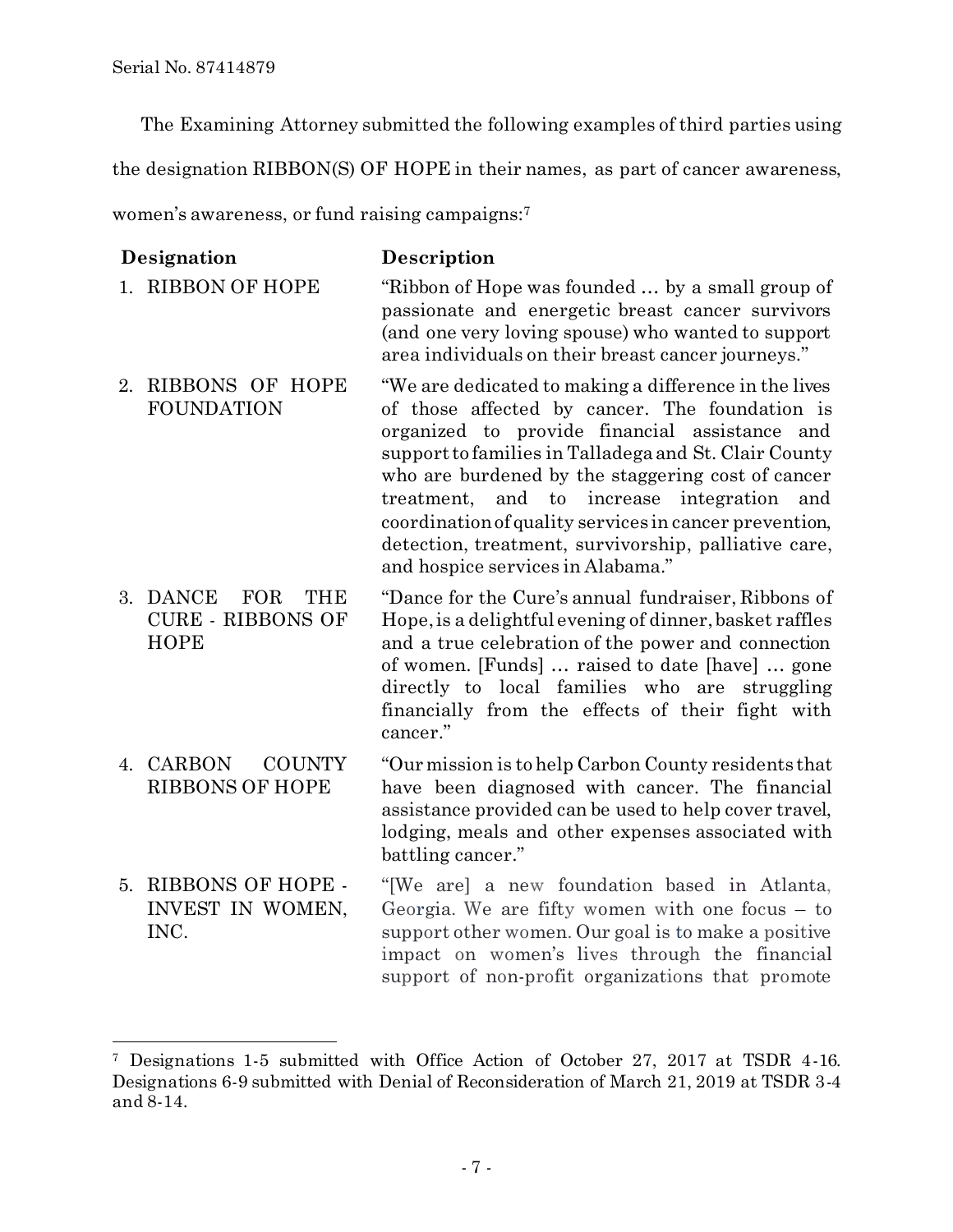| Designation                                                                                                                            | <b>Description</b>                                                                                                                                                                                                                                                                   |  |  |
|----------------------------------------------------------------------------------------------------------------------------------------|--------------------------------------------------------------------------------------------------------------------------------------------------------------------------------------------------------------------------------------------------------------------------------------|--|--|
|                                                                                                                                        | education, health, economic, independence, social<br>well-being and human rights."                                                                                                                                                                                                   |  |  |
| <b>BARRIE'S</b><br><b>RIBBONS</b><br>6.<br><b>OF HOPE</b>                                                                              | "[We are] a dragon boat team comprised of Breast"<br>Cancer Survivors based in Barrie, Ontario [,<br>Canada]. [Our]  mission  is to raise awareness of<br>life after breast cancer and to demonstrate that<br>those who experience breast cancer can lead full and<br>active lives." |  |  |
| TO.<br>7. CARE<br>GIVE:<br><b>RIBBONS OF HOPE</b>                                                                                      | "Proceeds from the Ribbons of Hope will support<br>oncology services at Riverview Medical Center."                                                                                                                                                                                   |  |  |
| <b>CITY</b><br>8. PELL<br><b>CHAMBER</b><br>OF<br><b>COMMERCE:</b><br>RIBBONS OF HOPE,<br>ST CLAIR CO.                                 | "Ribbons of Hope Foundation. Inc. is dedicated to<br>making a difference in the lives of those affected by<br>cancer by providing financial assistance to those in<br>St. Clair County."                                                                                             |  |  |
| 9. VCU<br><b>MASSEY</b><br>CANCER<br><b>CENTER:</b><br>PINK RIBBONS OF<br><b>HOPE</b><br>GOLF<br><b>TOURNAMENT</b><br>AT<br><b>CCV</b> | "[R] egister for the Pink Ribbons of Hope Golf"<br>Tournament benefiting breast cancer research at<br>VCU Massey Cancer Center."                                                                                                                                                     |  |  |

#### **III. Arguments**

Applicant argues that (i) the specimens of use it submitted show the mark RIBBONS OF HOPE exactly as consumers are accustomed to seeing trademarks on the point-of-purchase display and product packaging, (ii) none of the prior third-party uses made of record by the Examining Attorney relates to consumer products of the type for which the Applicant's mark is used, (iii) none of the prior uses show that consumers who encounter Applicant's mark as used on the specimens of record are likely to perceive RIBBONS OF HOPE as anything other than a trademark for Applicant's goods, (iv) the prior uses show use of RIBBON(S) OF HOPE in a sourceidentifying manner, and (v) Applicant's mark is analogous to the registrations for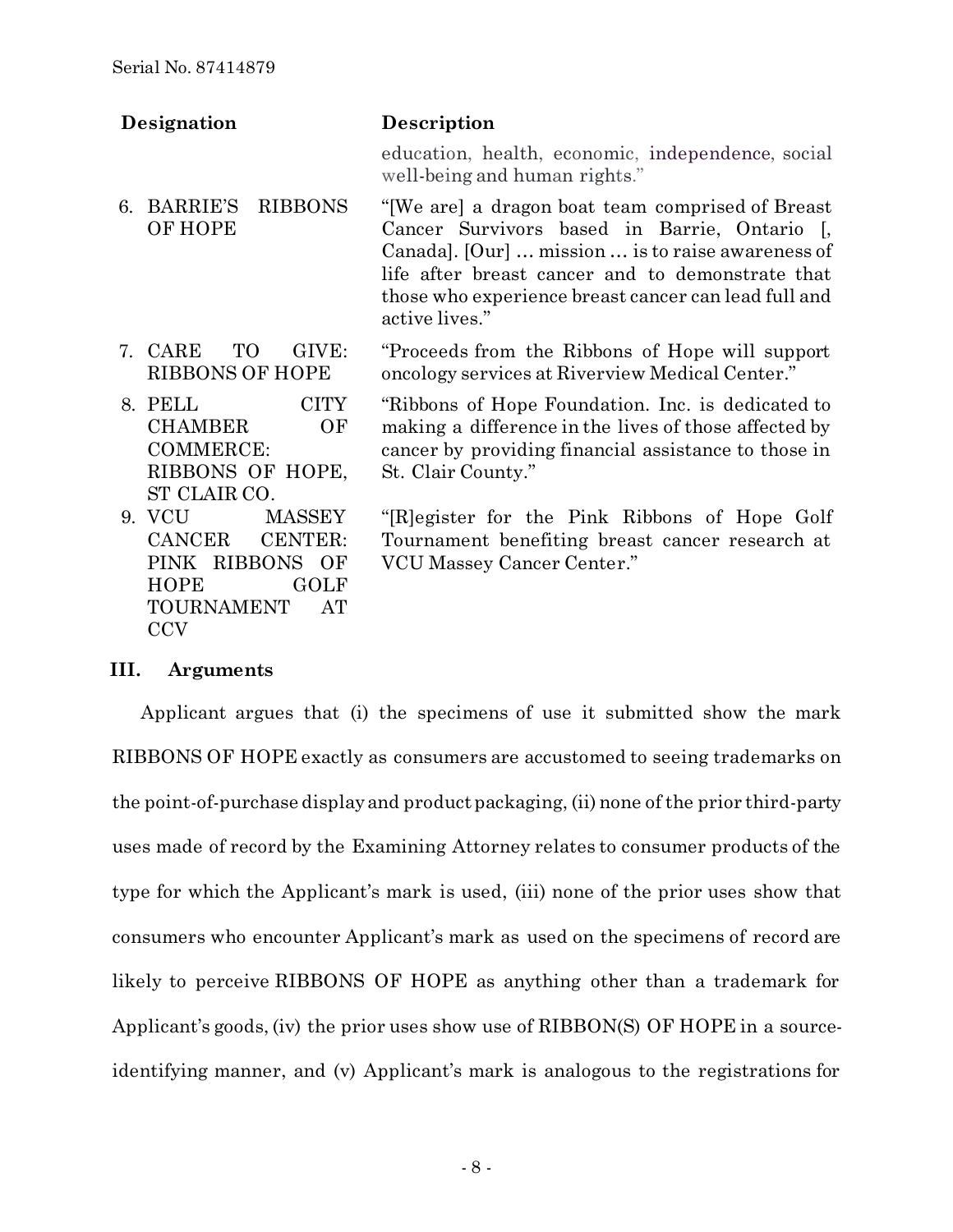# TWO HEARTS RIBBON FOR HOPE & Design(Reg. No. 5136285) and RIBBONS OF HOPE COFFEE "GROUNDS TO HELP" & Design (Reg. No. 4338049).<sup>8</sup>

The Examining Attorney argues that (i) Applicant's product store display signage and packaging show that the proposed RIBBONS OF HOPE mark is used to indicate that a purchase of Applicant's goods will result in a donation to support cancer awareness and a cure for cancer, (ii) Applicant's packaging shows that the primary designation of source for Applicant's goods (pasta) is the SAN GIORGIO & Design mark – placed in the most prominent and dominant position at the top of the package where consumers are accustomed to finding trademark source indicators, (iii) by contrast, RIBBONS OF HOPE appears in smaller font at the bottom right side of the front and side panels of the packages, (iv) he has submitted sufficient evidence to show "RIBBONS OF HOPE" is a commonly used message that conveys support for a cure for breast cancer and/or other cancers for women, (v) this evidence is sufficient to demonstrate that consumers are conditioned to understand that "RIBBONS OF HOPE" does not indicate source, but is a commonly used social message or indicator of financial and/or emotional support for cancer survivors, and (vii) the two thirdparty registrations incorporating "RIBBON(S) OF HOPE" have little evidentiary value and are not binding upon the USPTO or the Board, and can be easily distinguished from Applicant's proposed RIBBONS OF HOPE mark. 9

l

<sup>8</sup> Applicant's Brief, 12 TTABVUE 5-7.

<sup>9</sup> Examiner's Brief, 14 TTABVUE 5-8.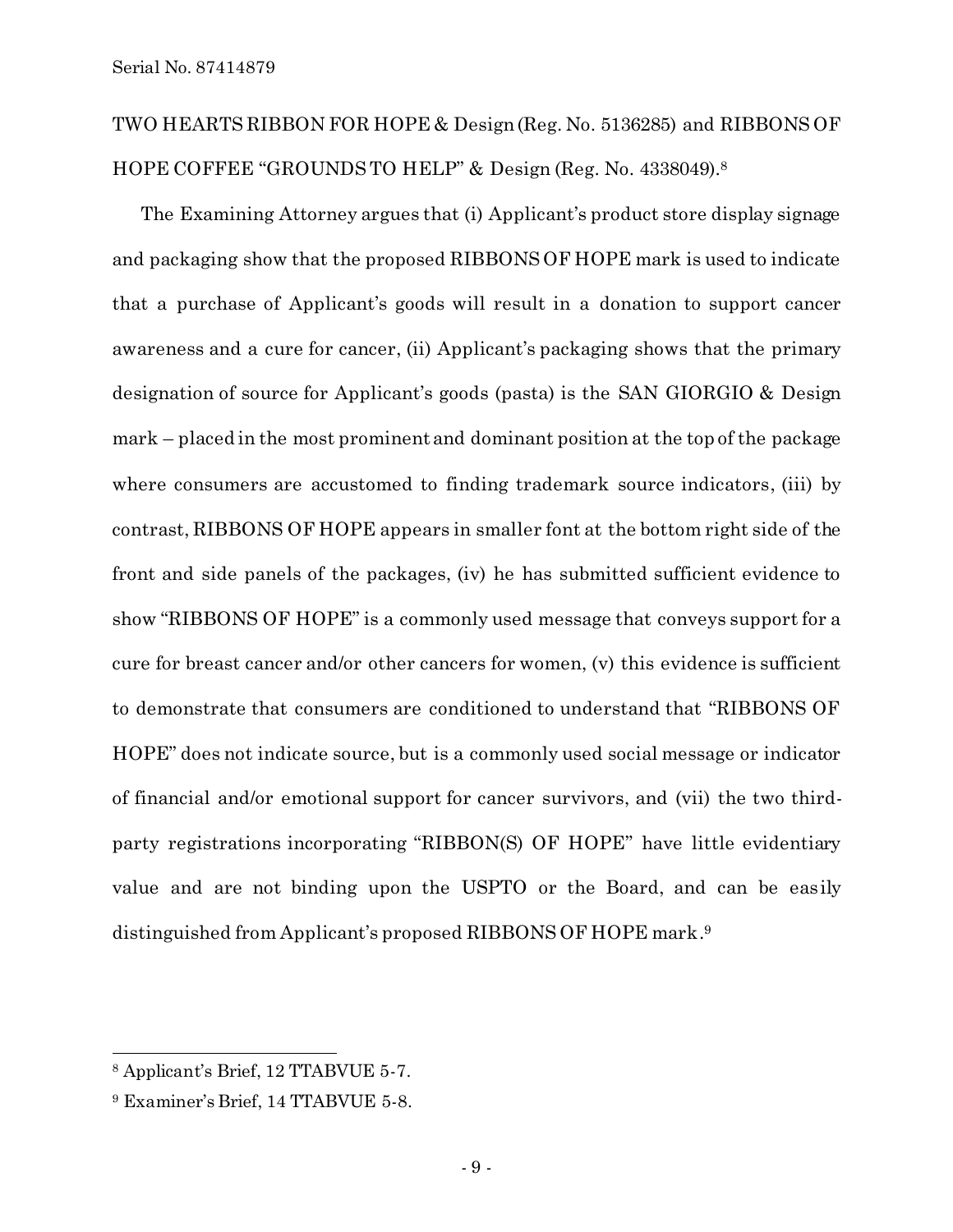#### **IV. Discussion**

l

We have made the critical inquiry of how the relevant public would perceive the proposed RIBBONS OF HOPE mark. *Eagle Crest*, 96 USPQ2d at 1229. We have reviewed the specimens and other evidence of record showing how the designation actually is used in the marketplace.<sup>10</sup> *D.C. One Wholesaler*, 120 USPQ2d at 1713; *Eagle Crest*, 96 USPQ2d at 1229-30; *Bose*, 192 USPQ at 216; *Sachs v. Cordon Art*, 56 USPQ2d at 1135. We find that, based on the evidence, RIBBON(S) OF HOPE is commonly used, the public will not perceive it to identify only one source, and will not recognize it as a trademark for Applicant's goods. *Eagle Crest*, 96 USPQ2d at 1229.

We find that, as used on Applicant's point-of-purchase display and packaging, and based on the use of the same or similar wording by third parties, the proposed RIBBONS OF HOPE mark fails to function as a designation of source for Applicant's pasta. Rather, consumers would perceive Applicant's SAN GIORGIO & Design mark as the designation of source shown in Applicant's specimens. Applicant's proposed mark, as shown in the specimens, informs consumers of Applicant's pasta that their product purchase supports cancer awareness and research efforts. Moreover, Applicant's use of RIBBONS OF HOPE is very much like the third party uses of RIBBON(S) OF HOPE in non-profit organization names, as part of cancer awareness or women's awareness, or as part of fund raising campaigns. The uses demonstrate

<sup>&</sup>lt;sup>10</sup> The only third party evidence we do not find relevant to our analysis pertains to the designation BARRIE'S RIBBONS OF HOPE, used in Canada. *In re Bel Paese Sales Co.*, 1 USPQ2d 1233, 1235 (TTAB 1986) (foreign use is essentially of no probative value absent other evidence showing that the foreign use had a material or significant impact on perception of the term by the relevant purchasing public in the United States).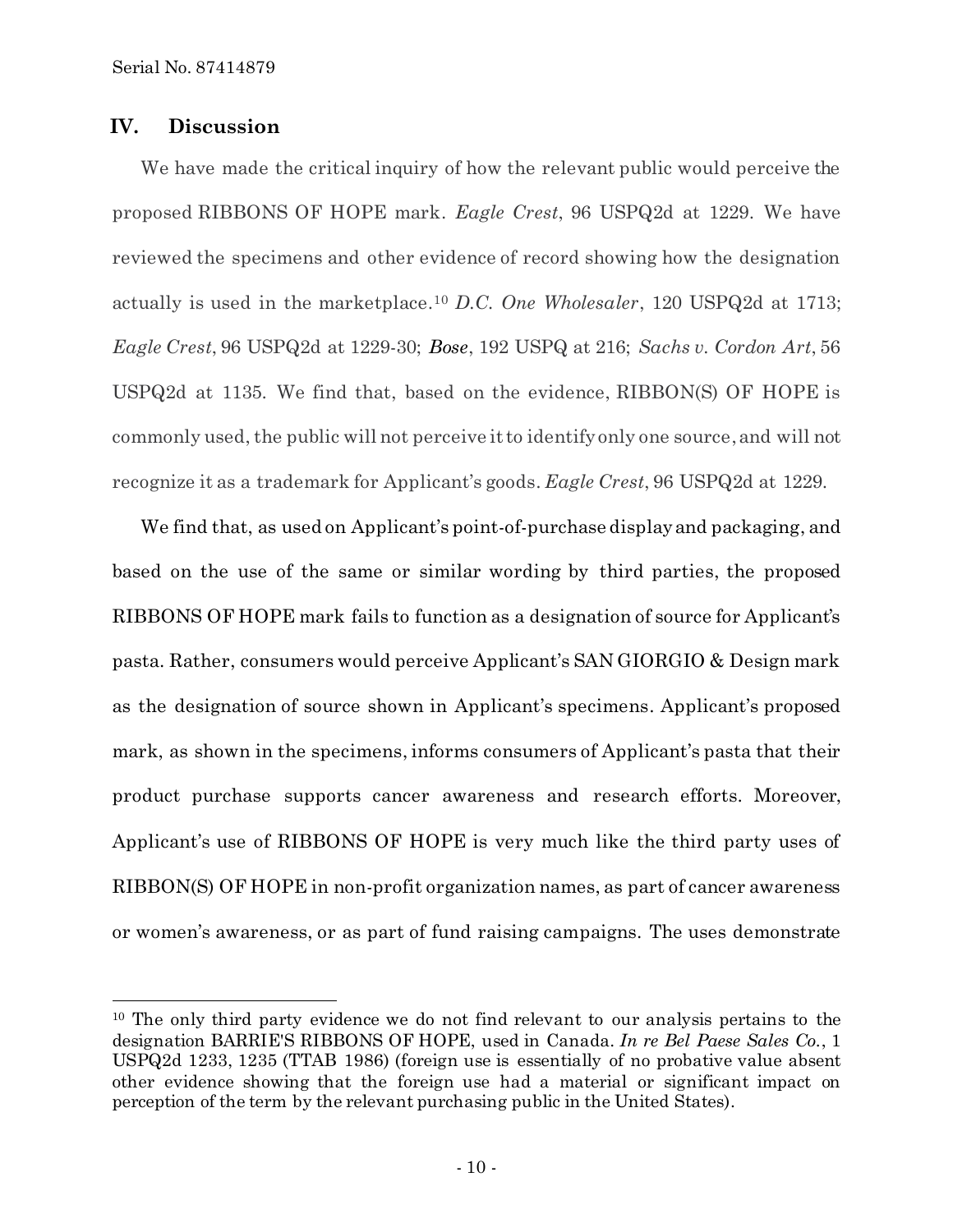Serial No. 87414879

that consumers are familiar with the phrase to signify support of these causes, and would not recognize RIBBONS OF HOPE as a source-indicator.

We further find Applicant's citation to the registrations for the marks TWO HEARTS RIBBON FOR HOPE & Design (Reg. No. 5136285) and RIBBONS OF HOPE COFFEE "GROUNDS TO HELP" & Design (Reg. No. 4338049) unpersuasive. To begin, the registration for the RIBBONS OF HOPE COFFEE "GROUNDS TO HELP" & Design mark has been canceled. A canceled registration is not evidence of any existing rights in a mark. *See Action Temp. Servs. v. Labor Force, Inc.*, 870 F.2d 1563, 10 USPQ2d 1307, 1309 (Fed. Cir. 1989). An expired or canceled registration is evidence of nothing but the fact that it once issued. *Sunnen Prods. Co. v. Sunex Int'l Inc.*, 1 USPQ2d 1744, 1747 (TTAB 1987).

Further, "Even if some prior registrations had some characteristics similar to [the instant] … application, the [US]PTO's allowance of such prior registrations does not bind the Board …." *In re Nett Designs, Inc.*, 236 F.3d 1339, 57 USPQ2d 1564, 1566 (Fed. Cir. 2001). Each case is decided on its own facts, and each mark stands on its own merits. *In re USA Warriors Ice Hockey Program, Inc.*, 122 USPQ2d 1790, 1793 n.10 (TTAB 2017) (quoting *In re Boulevard Entm't*, 334 F.3d 1343, 67 USPQ2d 1475, 1480 (Fed. Cir. 2003)).

Finally, Applicant's proposed RIBBONS OF HOPE mark, in standard characters, is distinguishable from the registration for the mark TWO HEARTS RIBBON FOR HOPE & Design. That mark features an image of a Teddy Bear which, along with the wording, is superimposed on a large light blue ribbon. That mark is not analogous to